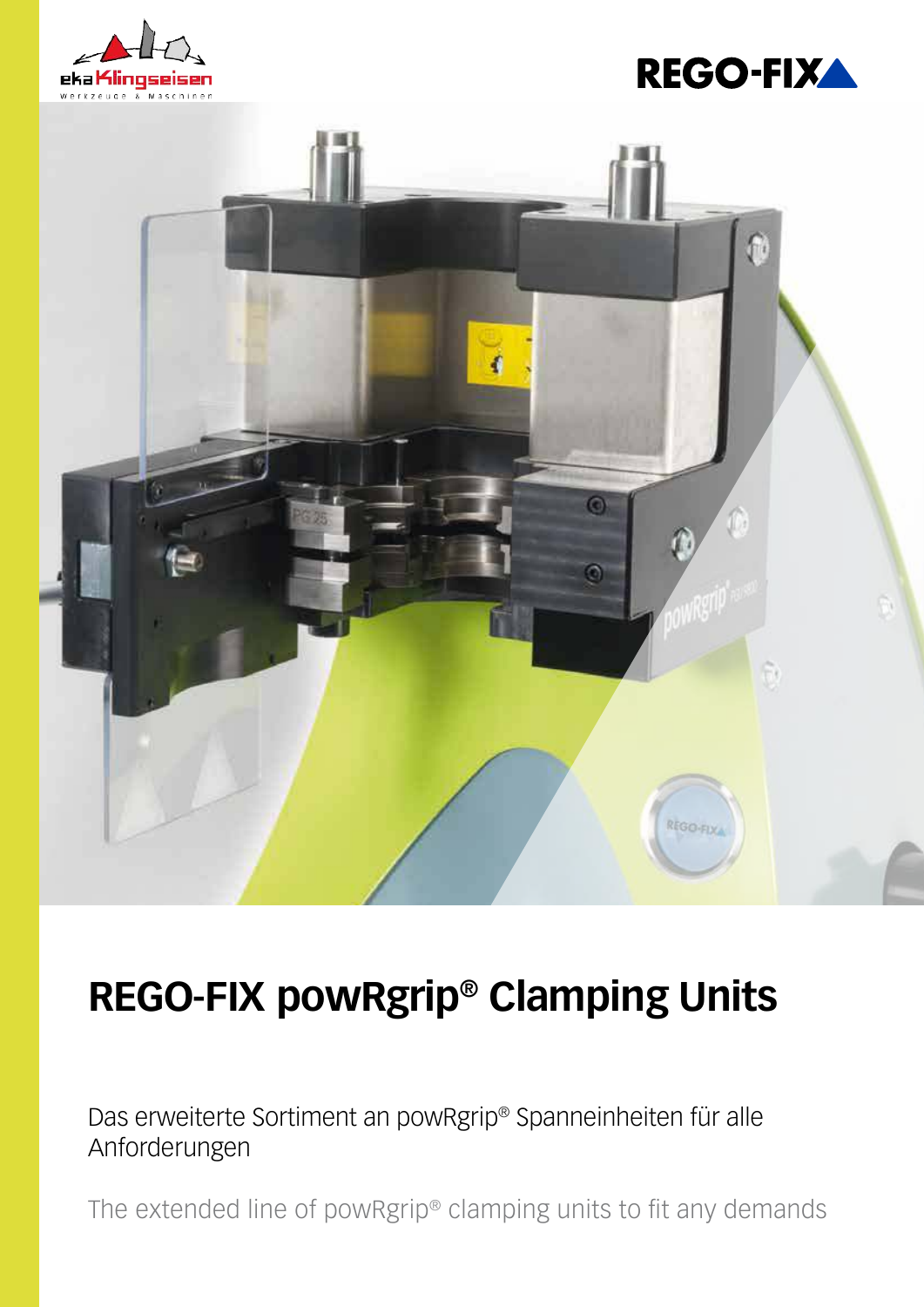### **PGU 9500**







Simple 2-button operation



Keine Hitze, keine giftigen Dämpfe

No heat, no toxic fumes



**8 sec**

Tool ready for use in 8 seconds



Kostenlose 5-Jahres Garantie

Complimentary 5-Years warranty

#### Das bewährte und äussert zuverlässige Arbeitstier - neu mit integriertem Zyklenzähler, leiserem Motor sowie angepassten Bedienknöpfen.

The extremely reliable workhorse that has proven itself over years - now with integrated cycle counter, quieter motor and adapted control buttons.

## **PGU 9800**



Erweiterte Version der PGU 9500 mit LED Touchscreen Display zur vereinfachten Bedienung, Überwachung und Analyse. Nutzungswerte wie Spannzyklen, Betriebsarten- oder Einschubwechsel können einfach ausgewertet werden.

Advanced version of the PGU 9500 with LED touch screen display for simplified operation, monitoring and analysis. Statistics such as clamping cycles, operating mode or insert changes can be evaluated easily.







Anzeige der eingesetzten PG-Grösse

Shows inserted PG size in real-time



Hilfreiche Nutzungsstatistik

Useful usage statistics



Einfach erkennbare Fehlercodes

Easily identifiable error codes

| <b>Type</b>                       | Part no.   | V/Hz               |
|-----------------------------------|------------|--------------------|
| <b>PGU 9800</b>                   |            |                    |
| <b>PGU 9800 E</b>                 | 7610.98000 | Europe 230V/50Hz   |
| <b>PGU 9800 A</b>                 | 7610.98100 | USA 115V/60Hz      |
| <b>PGU 9800 J</b>                 | 7610.98200 | Japan 100V/50-60Hz |
| Clamping inserts APG not included |            |                    |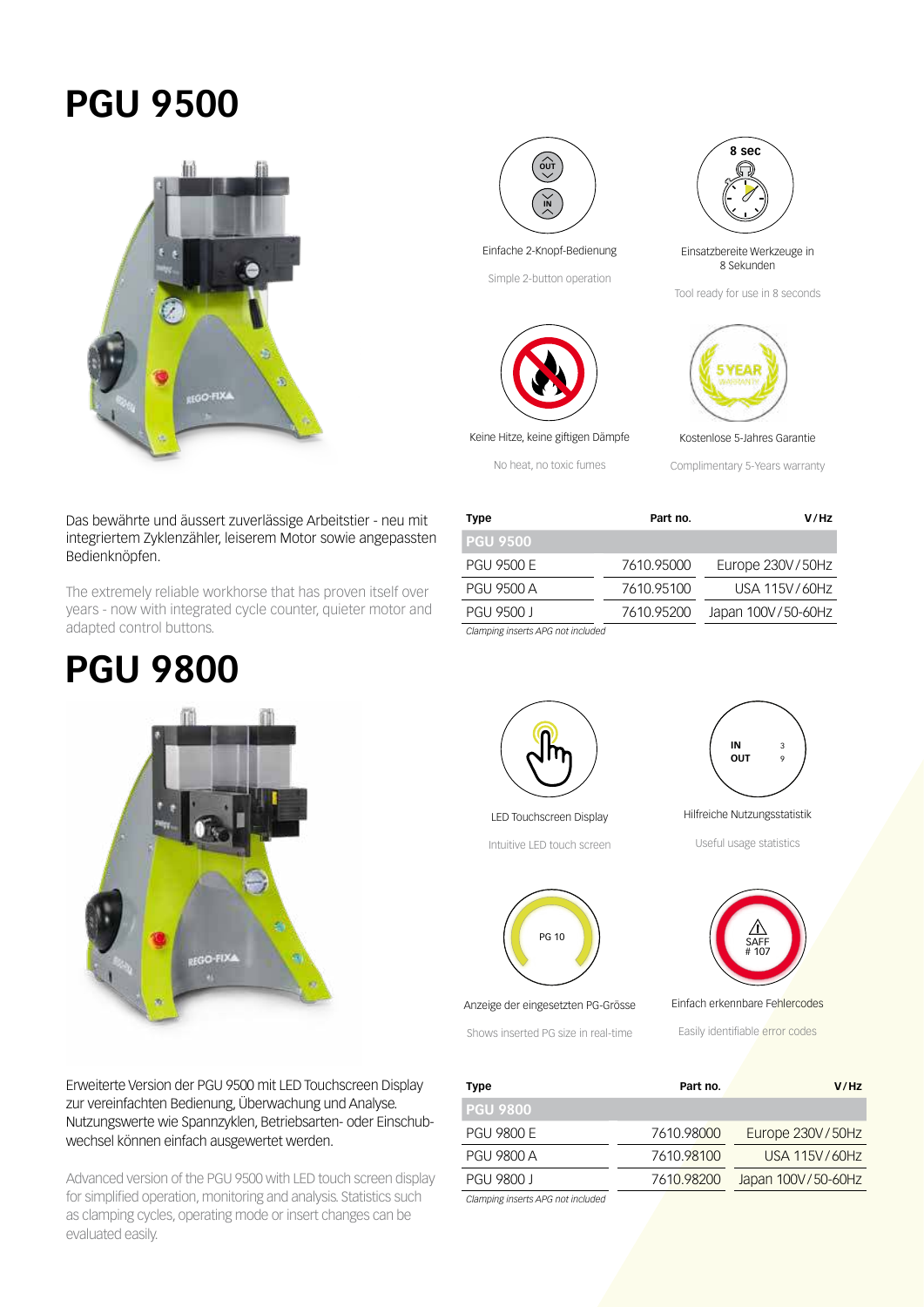#### **PGA 9500**





Kompatibel mit Industrie- und kollaborativen Robotern

Compatible with industrial and collaborative robots



Bidirektionale Kommunikation mittels Ethernet

Bidirectional communication via ethernet

AUT MAN

Einfacher Wechsel zwischen automatischer und manueller Bedienung

Easy change between automatic and manual operation



Geringer Platzbedarf – Einfache Installation in bestehende Automationsanlagen

Small footprint – Easy installation in

existing automation systems **Type Part no. Part no. V/Hz** 

Durch eine automatische Tür, der platzsparenden Bauweise sowie einer Ethernet Schnittstelle lässt sich dieses Gerät mühelos in eine Automation integrieren.

Equipped with an automatic door, the space-saving design and an Ethernet interface, this device can be integrated into an automation system.

## **PGC 2506**



Die Lösung für den mobilen Einsatz und kleinere Werkstätten. Die einfache Handbedienung erlaubt einen schnellen und sicheren Werkzeugwechsel.

The solution for mobile use and small workshops. The simple manual operation allows a quick and safe tool change.

| <b>PGA 9500</b>                   |            |                    |
|-----------------------------------|------------|--------------------|
| <b>PGA 9500 E</b>                 | 7630.95000 | Europe 230V/50Hz   |
| PGA 9500 A                        | 7630.95100 | USA 115V/60Hz      |
| PGA 9500 J                        | 7630.95200 | Japan 100V/50-60Hz |
| Clamping inserts APG not included |            |                    |



Kein elektrischer Anschluss nötig

No power feed required



Kompatibel mit den PG-Grössen 6-25

Compatible with PG sizes 6-25

**PGC** 

**Type Part no.** 

SET PGC 2506 7621.25069

*Includes clamping unit, hand pump and stand. APC not included*



Geringes Gewicht, flexibler Einsatz

Light weight, flexible use



Einsatzbereite Werkzeuge in 30 Sekunden

Tool ready for use in less than 30 seconds